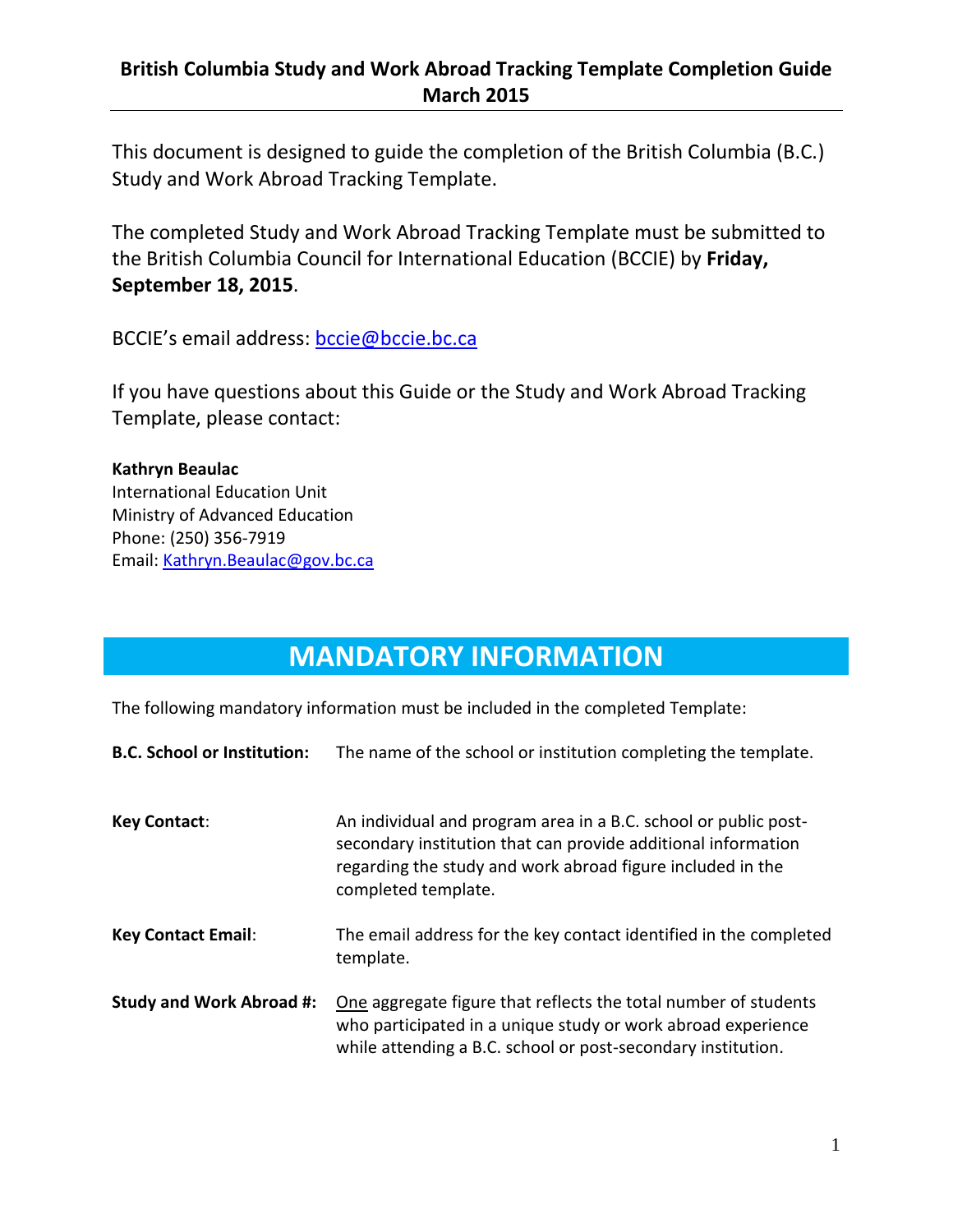### **DATA REQUEST OVERVIEW**

The study and work abroad figure should be calculated based on the following:

| <b>Data Format and Year:</b>    | Student study and work abroad headcount by academic year<br>2013/14.                                                                                                                                                                                                                                                                                                            |
|---------------------------------|---------------------------------------------------------------------------------------------------------------------------------------------------------------------------------------------------------------------------------------------------------------------------------------------------------------------------------------------------------------------------------|
| K-12 Students:                  | K-12 students pursuing study and/or work abroad experiences for<br>a minimum of one (1) week in duration. This may include<br>domestic and international students. The experiences that meet<br>the criteria for study and work abroad are defined in the Key<br>Terms and Definitions section below.                                                                           |
| <b>Post-Secondary Students:</b> | Undergraduate post-secondary students pursuing study and/or<br>work abroad experiences that are a minimum of three (3) weeks<br>and a maximum of one (1) academic year in duration. This may<br>include domestic and international students. The experiences that<br>meet the criteria for study and work abroad are defined in the Key<br>Terms and Definitions section below. |
| Notes:                          | 1. Two terms on one study or work abroad experience in an<br>academic year will count as one unique experience, which is a<br>headcount of one student.                                                                                                                                                                                                                         |
|                                 | 2. Two terms on two unique study or work abroad experiences<br>(i.e. one exchange program and an internship) will count as two<br>unique experiences, which is a headcount of two students.                                                                                                                                                                                     |

# **STUDY AND WORK ABROAD KEY TERMS AND DEFINITIONS**

Study and work abroad experiences include the following:

**Exchange Program:** A program of study whereby partner institutions establish a reciprocal agreement or work with an organization that facilitates a reciprocal exchange which enables students to pay tuition at their home institution and to register and study at the host partner institution and where credit may be transferred back to the home institution. The typical duration of an exchange is one or two semesters.

**Experiential Learning**: Educational activities that involve learning outside the classroom.